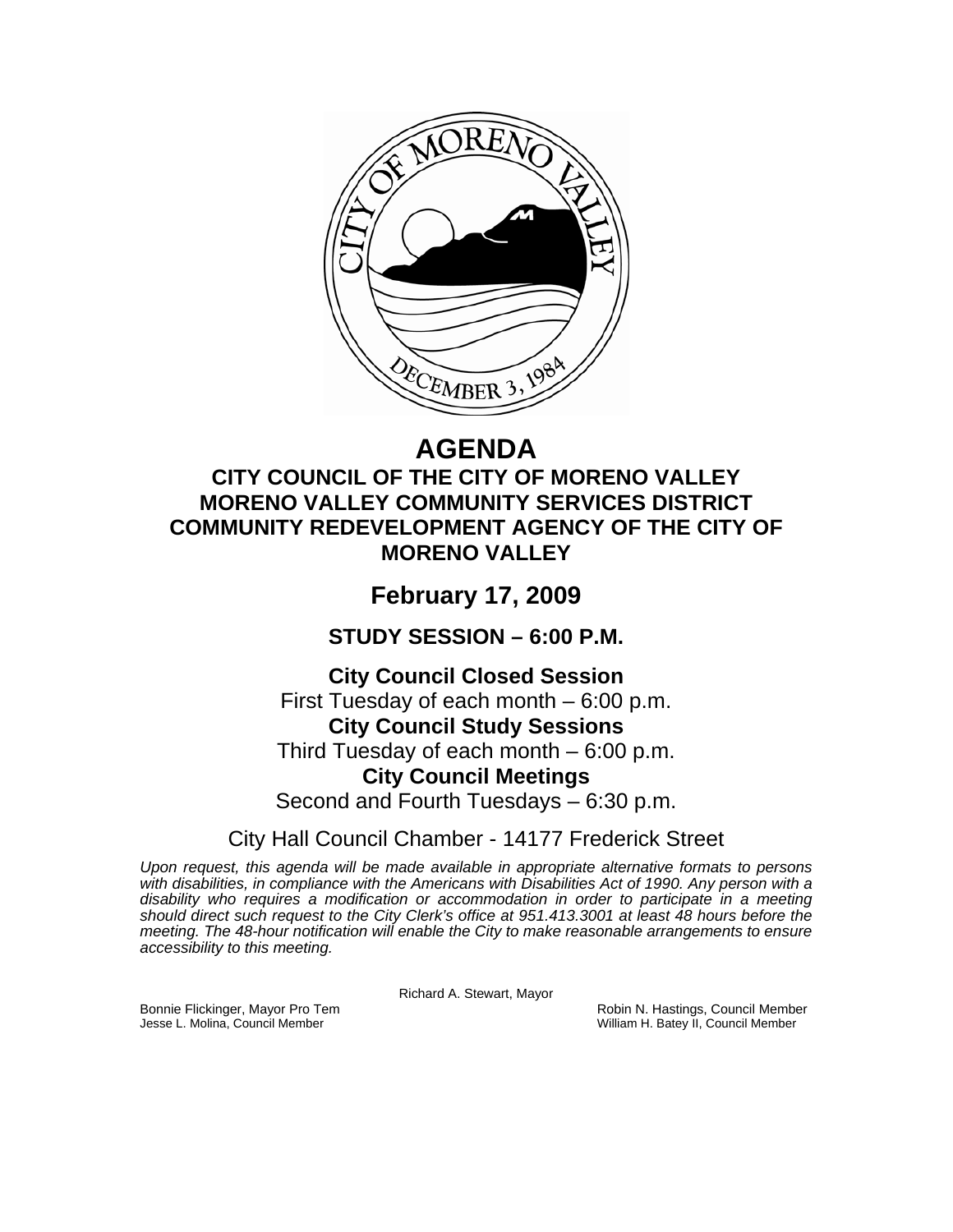#### **AGENDA**

#### **CITY COUNCIL OF THE CITY OF MORENO VALLEY MORENO VALLEY COMMUNITY SERVICES DISTRICT COMMUNITY REDEVELOPMENT AGENCY OF THE CITY OF MORENO VALLEY**

#### **STUDY SESSION - 6:00 PM FEBRUARY 17, 2009**

#### **CALL TO ORDER**

#### **PLEDGE OF ALLEGIANCE**

**INVOCATION** 

**ROLL CALL** 

#### **INTRODUCTIONS**

#### **PUBLIC COMMENTS ON MATTERS UNDER THE JURISDICTION OF THE CITY COUNCIL**

There is a three-minute time limit per person. Please complete and submit a BLUE speaker slip to the City Clerk. All remarks and questions shall be addressed to the presiding officer or to the City Council and not to any individual Council Member, staff member or other person.

- 1. Charitable Car Washes (CDD/15 Min.)
- 2. Adoption of City Logo (Flickinger/Batey/10 Min.) ❖
- 3. City Council Requests and Communications

(Times shown are only estimates for staff presentation. Items may be deferred by Council if time does not permit full review.)

**❖** Oral Presentation only – No written material provided

**\*Materials related to an item on this Agenda submitted to the City Council/Community Services District/Community Redevelopment Agency after distribution of the agenda packet are available for public inspection in the City Clerk's office at 14177 Frederick Street during normal business hours.**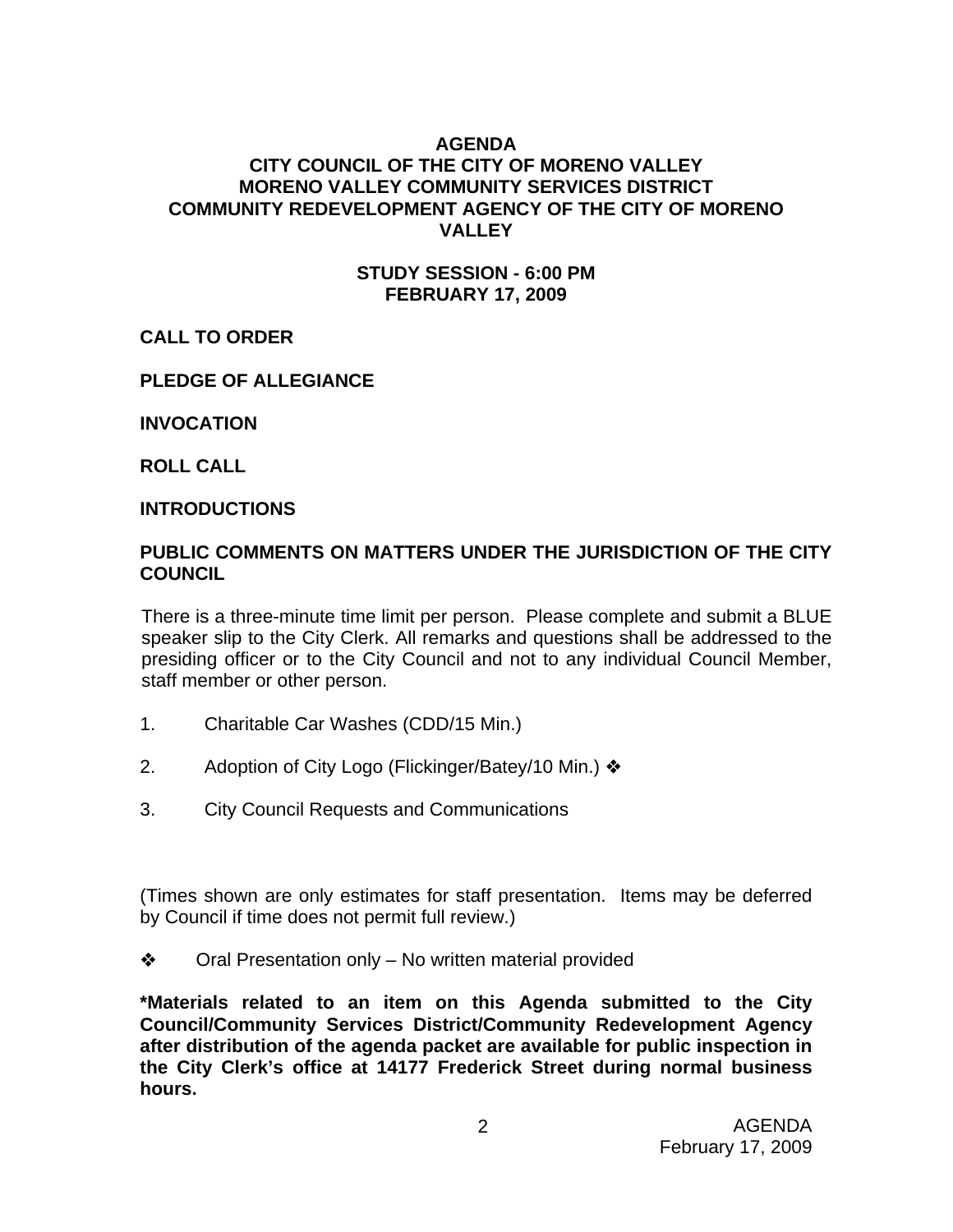#### **CLOSED SESSION**

A Closed Session of the City Council, Community Services District and Community Redevelopment Agency of the City of Moreno Valley will be held in the City Manager's Conference Room, Second Floor, City Hall. The City Council will meet in Closed Session to confer with its legal counsel regarding the following matter(s) and any additional matter(s) publicly and orally announced by the City Attorney in the Council Chamber at the time of convening the Closed Session.

• PUBLIC COMMENTS ON MATTERS ON THE CLOSED SESSION AGENDA UNDER THE JURISDICTION OF THE CITY COUNCIL

There is a three-minute time limit per person. Please complete and submit a BLUE speaker slip to the City Clerk. All remarks and questions shall be addressed to the presiding officer or to the City Council and not to any individual Council member, staff member or other person.

The Closed Session will be held pursuant to Government Code:

1 SECTION 54956.9(b)(1) - CONFERENCE WITH LEGAL COUNSEL - SIGNIFICANT EXPOSURE TO LITIGATION

Number of Cases: 2

2 SECTION 54956.9(c) - CONFERENCE WITH LEGAL COUNSEL - INITIATION OF LITIGATION

Number of Cases: 2

- 3 SECTION 54956.8 CONFERENCE WITH REAL PROPERTY NEGOTIATOR
	- a) Property: Alessandro/Nason City Negotiator: Barry Foster negotiating with Edge - SCI Under Negotiation: Price and terms of payment Owner: City of Moreno Valley Owners Negotiator: Barry Foster negotiating with Edge - SCI APN APN 477-220-038 and 477-220-079 (former Civic Center site)
	- b) Property: Cottonwood Avenue west of Nason City Negotiator: Barry Foster negotiating with Eastern Municipal Water District (EMWD)